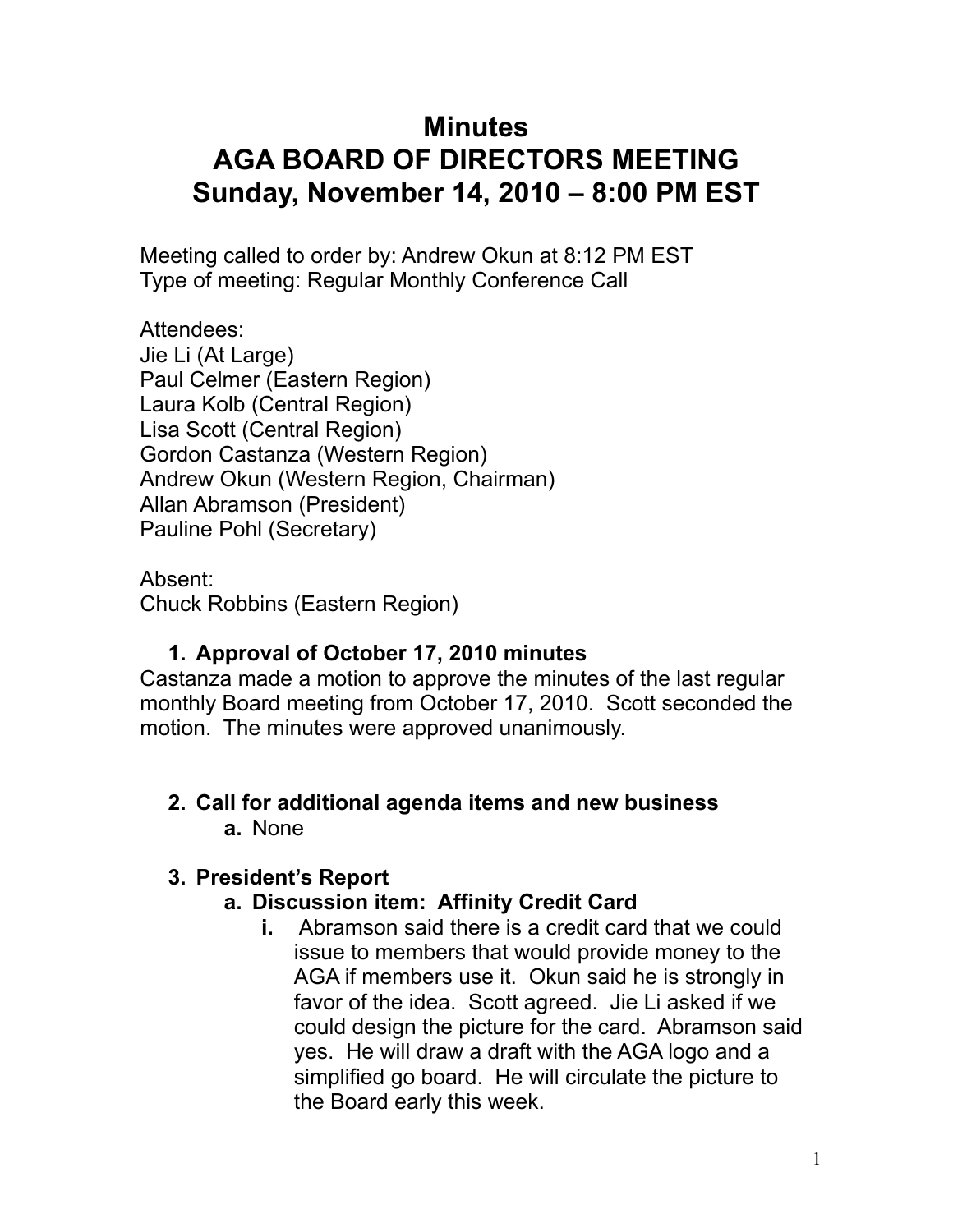**ii.** Scott volunteered to work with Abramson on a public relations campaign to inform members about the card.

#### **b. Information Item: Internet team matches**

- **i.** Abramson said there are plans to set up friendship matches between schoolchildren in the U.S. and Europe. Paul Barchilon is working with him on this.
- **ii.** Castanza said he spoke with Zhang Yan Qi from the Chinese Wei Qi Association who is interested in working with the AGA in some way. He suggests getting the Chinese Go Association involved as well. Abramson agreed that it is a good idea, and will add this to the list.

#### **c. Information item: Follow up to Godiscussions/ lifein19x19 AGA threads**

**i.** Godiscussion.com has been absorbed by lifein19x19.com. There were some suggestions for how the AGA could be improved in the past in godiscussions.com. Abramson wants to review those suggestions and see what we might be able to do, but is having trouble getting the old messages. He is going to work at getting a copy of the ideas so the Board can discuss them and decide which ones to implement.

### **d. Further discussion of Points system**

- **i.** Abramson doesn't want to rush into a new policy so soon after getting rid of the ten game rule. Abramson would like to form a committee to decide how to select representatives. He would like the committee to include strong amateurs and professionals.
- **ii.** Okun said that there should be a system that uses more than just a rating. It should stay current similarly to the professional tennis rankings where older results old drop off.
- **iii.** Abramson asked if the points system would apply to professionals as well. Okun said he isn't sure. Abramson said professionals generally play in one or two tournaments per year, so if a points system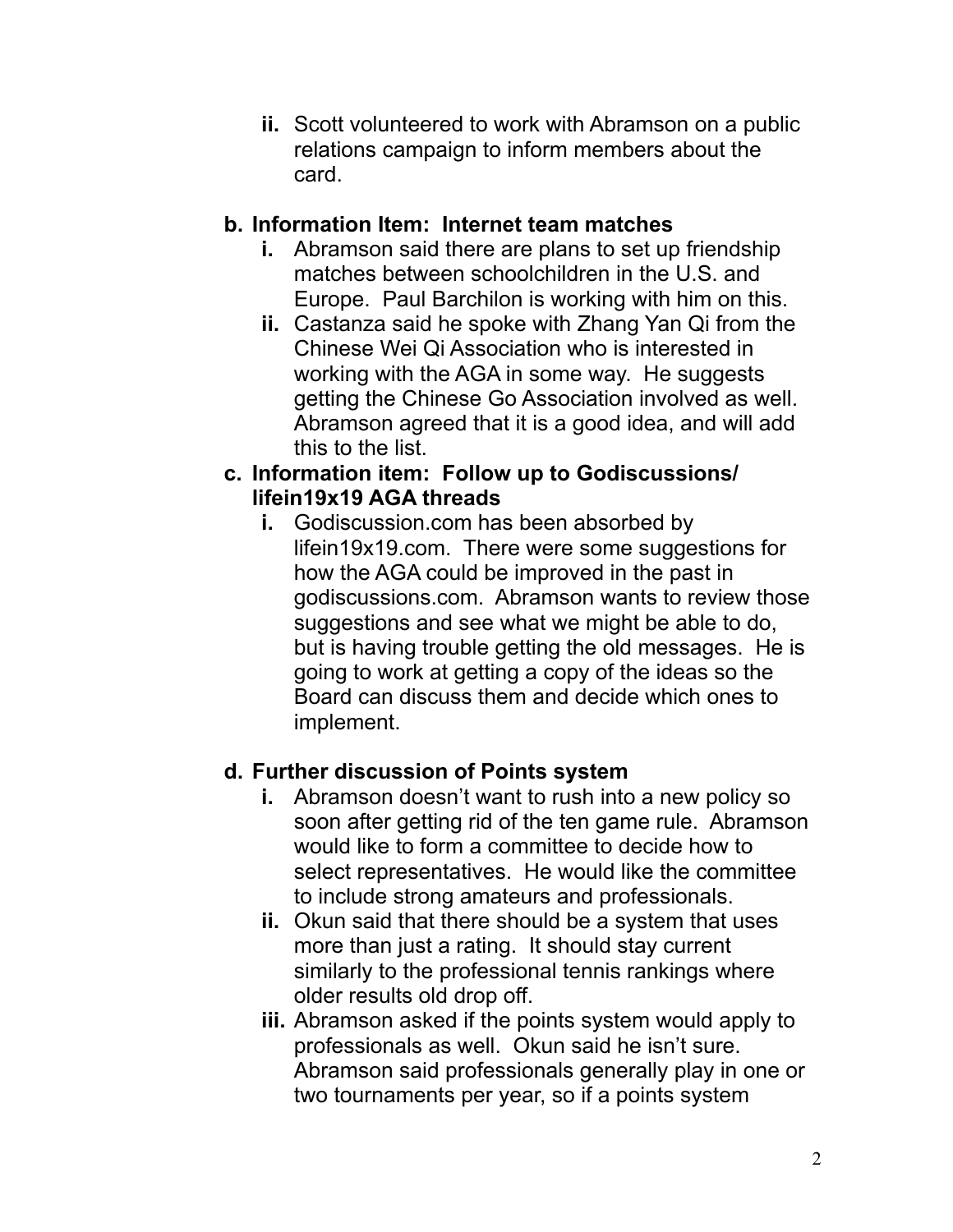applies to them, it probably would end up excluding professionals from competition eventually.

- **iv.** Scott said she is not in favor of a system that discriminates against players who live far from tournaments and can't play often.
- **v.** Abramson said he doesn't want another controversy, so he wants to make sure there is open discussion before any policy is formed. He thinks any decision should be delayed until after the next Congress to allow sufficient discussion.
- **vi.** Scott said she would like to include on-line games to allow more people to qualify.
- **vii.**Abramson said he will work with Kirschner and report back to the Board.

### **e. 30-day grace period**

**i.** Abramson said he plans to allow a 30-day grace period for continuous membership.

## **f. Asian media**

**i.** Abramson plans to publicize AGA tournaments in Asian media. He is working with Chris Garlock.

### **g. 2012 Congress**

**i.** Massachusetts is doubtful for the 2012 Congress. Celmer said he is considering running another Congress in North Carolina. Dave Weimer is also looking at a site in Madison, Wisconsin.

### **4. Old Business**

### **a. Creation of Fundraising committee**

**i.** Postponed until next meeting.

## **5. New Business**

**i. None**.

## **6. Establish time and date of next meeting**

The next regular monthly Board meeting will be Wednesday, January 12, 2011 at 8:00 EST.

# **7. Adjourn**